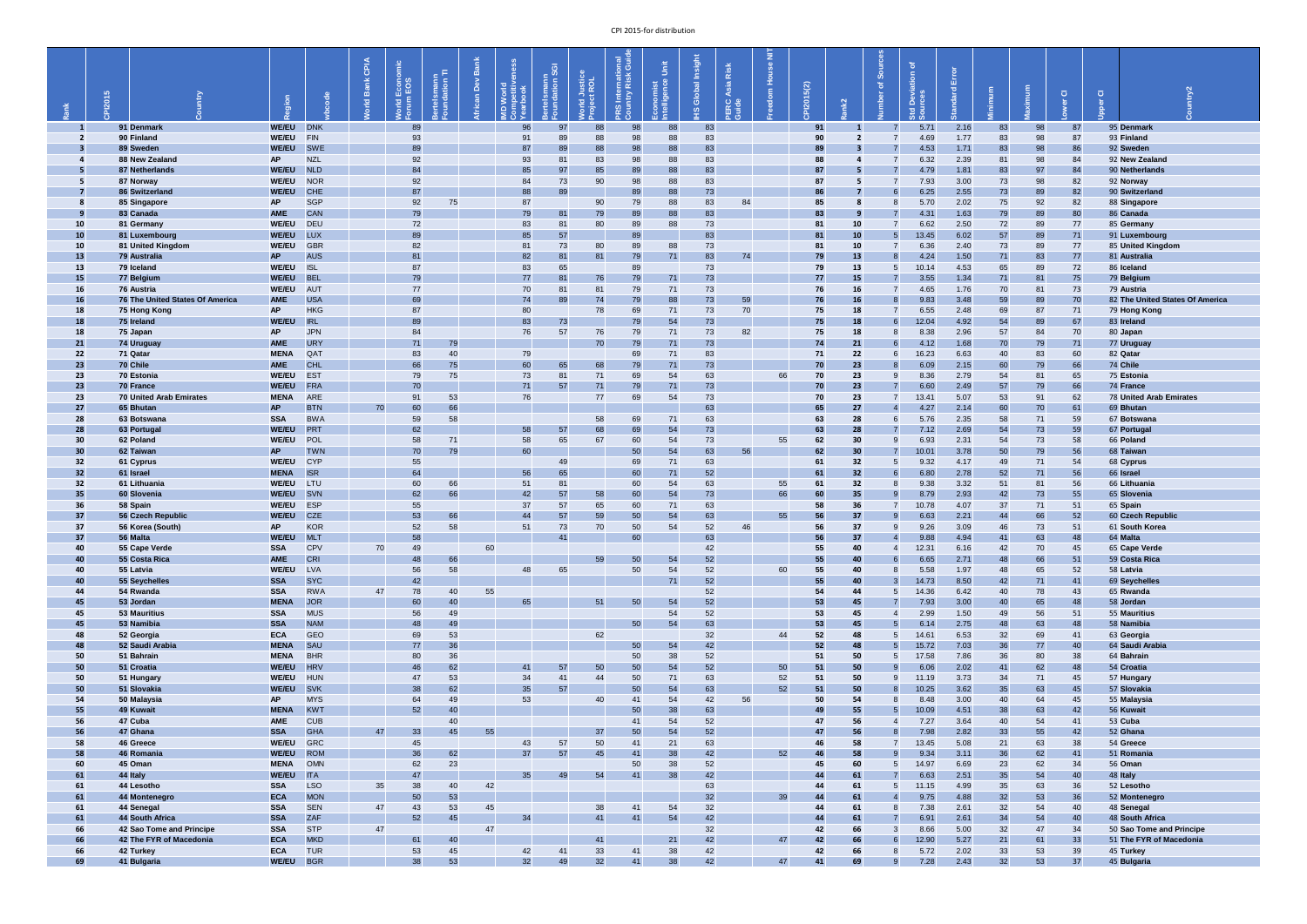|            | $\mathsf{S}$                      |                           |                          | <b>CPIA</b><br>്മ<br>$\overline{2}$ | Econo                 | <b>ertelsmann</b><br>oundation TI | Ĕ<br>$\Omega$   | -3 | ertelsmann<br><sub>D</sub> undation SGI<br>rld Justice<br>Ject ROL | onal<br>Guid<br><b>2S International</b><br><b>S International</b> | Unit<br>onomist<br>elligence | Insight<br>obal<br>$\ddot{\sigma}$ | Asia Risk<br>$R$ $\frac{1}{2}$ | $\bar{z}$ | 2015(2)               | $\sim$     | ঁত            | Error<br>$\sigma$ |          |          | $\overline{O}$  | $\overline{Q}$ |                                   |
|------------|-----------------------------------|---------------------------|--------------------------|-------------------------------------|-----------------------|-----------------------------------|-----------------|----|--------------------------------------------------------------------|-------------------------------------------------------------------|------------------------------|------------------------------------|--------------------------------|-----------|-----------------------|------------|---------------|-------------------|----------|----------|-----------------|----------------|-----------------------------------|
| 69         | 41 Jamaica                        | <b>AME</b>                | <b>JAM</b>               |                                     | 42                    | 36                                |                 |    | 48                                                                 | 41                                                                | 38                           | 42                                 |                                |           |                       | 69         | 4.12          | 1.68              | 36       | 48       | 38              |                | 44 Jamaica                        |
| 71         | 40 Serbia                         | <b>ECA</b>                | <b>SCG</b>               |                                     | 37                    | 58                                |                 |    | 27                                                                 | 31                                                                | 38                           | 42                                 |                                | 47        | 40                    | 71         | 10.33         | 3.90              | 27       | 58       | 34              |                | 46 Serbia                         |
| 72         | 39 El Salvador                    | <b>AME</b>                | <b>SLV</b>               |                                     | 37                    | 45                                |                 |    | 29                                                                 | 41                                                                | 38                           | 42                                 |                                |           | 39                    | 72         | 5.54          | 2.26              | 29       | 45       | 35              |                | 43 El Salvador                    |
| 72         | 39 Mongolia<br>39 Panama          | <b>AP</b><br><b>AME</b>   | <b>MNG</b><br>PAN        | 47                                  | 42                    | 36                                |                 | 37 | 35<br>34                                                           | 31                                                                | 38                           | 42                                 |                                |           | 39                    | 72         | 4.99          | 1.76              | 31       | 47       | 36              |                | 42 Mongolia<br>44 Panama          |
| 72<br>72   | 39 Trinidad and Tobago            | <b>AME</b>                | <b>TTO</b>               |                                     | 34                    | 36                                |                 |    |                                                                    | 31<br>31                                                          | 38<br>38                     | 52<br>52                           |                                |           | 39<br>39              | 72<br>72   | 7.37<br>9.29  | 3.01<br>4.65      | 31<br>31 | 52<br>52 | 34<br>31        |                | 47 Trinidad and Tobago            |
| 76         | 38 Bosnia and Herzegovina         | <b>ECA</b>                | <b>BIH</b>               |                                     | 32                    | 40                                |                 |    | 34                                                                 |                                                                   | 38                           | 42                                 |                                | 42        | 38                    | 76         | 4.20          | 1.71              | 32       | 42       | 35              |                | 41 Bosnia and Herzegovina         |
| 76         | 38 Brazil                         | <b>AME</b>                | <b>BRA</b>               |                                     | 25                    | 62                                |                 | 25 | 34                                                                 | 31                                                                | 38                           | 52                                 |                                |           | 38                    | 76         | 13.99         | 5.29              | 25       | 62       | 29              |                | 47 Brazil                         |
| 76         | 38 Burkina Faso                   | <b>SSA</b>                | <b>BFA</b>               | 47                                  | 29                    | 32                                | 45              |    | 28                                                                 | 41                                                                |                              | 42                                 |                                |           | 38                    | 76         | 7.87          | 2.97              | 28       | 47       | 33              |                | 43 Burkina Faso                   |
| 76         | 38 India                          | <b>AP</b>                 | <b>IND</b>               |                                     | 54                    | 45                                |                 | 35 | 25                                                                 | 41                                                                | 38                           | $32\,$                             | 33                             |           | 38                    | 76         | 8.89          | 3.14              | 25       | 54       | 33              |                | 43 India                          |
| 76         | 38 Thailand                       | <b>AP</b>                 | <b>THA</b>               |                                     | 43                    | 40                                |                 | 38 | 26                                                                 | 31                                                                | 38                           | 42                                 | 42                             |           | 38                    | 76         | 6.00          | 2.12              | 26       | 43       | 35              |                | 41 Thailand                       |
| 76<br>76   | 38 Tunisia<br>38 Zambia           | <b>MENA</b><br><b>SSA</b> | <b>TUN</b><br><b>ZMB</b> | 35                                  | 42<br>46              | 28<br>28                          | 50              |    | 38<br>36                                                           | 41<br>41                                                          | 38<br>38                     | 42<br>32                           |                                |           | 38<br>38              | 76<br>76   | 5.31<br>7.23  | 2.17<br>2.56      | 28<br>28 | 42<br>50 | 34<br>34        |                | 42 Tunisia<br>42 Zambia           |
| 83         | 37 Benin                          | <b>SSA</b>                | <b>BEN</b>               | 47                                  | 25                    | 32                                | 47              |    |                                                                    |                                                                   |                              | 32                                 |                                |           | 37 <sup>′</sup>       | 83         | 9.91          | 4.43              | 25       | 47       | 30              |                | 44 Benin                          |
| 83         | 37 China                          | <b>AP</b>                 | <b>CHN</b>               |                                     | 49                    | 36                                |                 | 39 | 28                                                                 | 31                                                                | 38                           | 32                                 | 41                             |           | 37                    | 83         | 6.63          | 2.34              | 28       | 49       | 33              |                | 41 China                          |
| 83         | 37 Colombia                       | <b>AME</b>                | COL                      |                                     | 36                    | 45                                |                 | 31 | 33                                                                 | 41                                                                | 38                           | 32                                 |                                |           | 37                    | 83         | 5.13          | 1.94              | 31       | 45       | 34              |                | 40 Colombia                       |
| 83         | 37 Liberia                        | <b>SSA</b>                | LBR                      | 35                                  | 44                    | 45                                | 45              |    | 14                                                                 | 41                                                                |                              | 32                                 |                                |           |                       | 83         | 11.18         | 4.23              | 14       | 45       | 30              |                | 44 Liberia                        |
| 83         | 37 Sri Lanka                      | <b>AP</b>                 | <b>LKA</b>               | 35                                  | 44                    | 28                                |                 |    | 34                                                                 | 41                                                                | 38                           | 42                                 |                                |           | 37                    | 83         | 5.53          | 2.09              | 28       | 44       | 34              |                | 40 Sri Lanka                      |
| 88<br>88   | 36 Albania<br>36 Algeria          | <b>ECA</b><br><b>MENA</b> | <b>ALB</b><br><b>DZA</b> |                                     | 49<br>34              | 36<br>36                          |                 |    | 18                                                                 | 41<br>31                                                          | 38<br>38                     | 32<br>42                           |                                | 37        | 36<br>36              | 88<br>88   | 9.48<br>4.15  | 3.58<br>1.86      | 18<br>31 | 49<br>42 | 30<br>33        |                | 42 Albania<br>39 Algeria          |
| 88         | 36 Egypt                          | <b>MENA</b>               | EGY                      |                                     |                       | 32                                |                 |    | 35                                                                 | 31                                                                | 38                           | 32                                 |                                |           | 36                    | 88         | 6.05          | 2.47              | 31       | 47       | 32              |                | 40 Egypt                          |
| 88         | 36 Indonesia                      | AP                        | <b>IDN</b>               |                                     | 43                    | 36                                |                 | 37 | 17                                                                 | 50                                                                | 38                           | 32                                 | 32                             |           | 36                    | 88         | 9.58          | 3.39              | 17       | 50       | 30              |                | 42 Indonesia                      |
| 88         | 36 Morocco                        | <b>MENA</b>               | <b>MAR</b>               |                                     |                       | 28                                |                 |    | 22                                                                 | 41                                                                | 38                           | 42                                 |                                |           | 36                    | 88         | 9.44          | 3.85              | 22       | 47       | 30              |                | 42 Morocco                        |
| 88         | 36 Peru                           | <b>AME</b>                | <b>PER</b>               |                                     | 44                    | 45                                |                 | 30 | 24                                                                 | 31                                                                | 38                           | 42                                 |                                |           | 36                    | 88         | 8.06          | 3.05              | 24       | 45       | 31              |                | 41 Peru                           |
| 88         | 36 Suriname                       | <b>AME</b>                | <b>SUR</b>               |                                     | 35                    |                                   |                 |    |                                                                    | 31                                                                |                              | 42                                 |                                |           | 36                    | 88         | 5.57          | 3.22              | 31       | 42       | 31              |                | 41 Suriname                       |
| 95<br>95   | 35 Armenia<br>35 Mali             | <b>ECA</b><br><b>SSA</b>  | <b>ARM</b><br><b>MLI</b> | 35                                  | 45<br>32 <sup>2</sup> | 28<br>32                          | 40              |    |                                                                    | 31<br>31                                                          |                              | 32<br>42                           |                                | 37        | 35<br>35              | 95<br>95   | 6.66<br>4.63  | 2.98<br>1.89      | 28<br>31 | 45<br>42 | <b>30</b><br>32 |                | 40 Armenia<br>38 Mali             |
| 95         | 35 Mexico                         | <b>AME</b>                | <b>MEX</b>               |                                     | 33 <sup>°</sup>       | 28                                |                 | 28 | 73<br>20                                                           | 21                                                                | 38                           | 42                                 |                                |           | 35                    | 95         | 17.00         | 6.01              | 20       | 73       | 25              |                | 45 Mexico                         |
| 95         | 35 Philippines                    | <b>AP</b>                 | <b>PHL</b>               |                                     | 36                    | 36                                |                 | 33 | 23                                                                 | 41                                                                | 38                           | 32                                 | 37                             |           | 35                    | 95         | 5.42          | 1.92              | 23       | 41       | 32              |                | 38 Philippines                    |
| 99         | 34 Bolivia                        | <b>AME</b>                | <b>BOL</b>               | 47                                  | 25                    | 36                                |                 |    | 20                                                                 | 31                                                                | 38                           | 42                                 |                                |           |                       | 99         | 9.48          | 3.58              | 20       | 47       | 28              |                | 40 Bolivia                        |
| 99         | 34 Djibouti                       | <b>SSA</b>                | <b>DJI</b>               | 23                                  |                       |                                   | 27              |    |                                                                    |                                                                   |                              | 52                                 |                                |           |                       | 99         | 15.72         | 9.08              | 23       | 52       | 19              |                | 49 Djibouti                       |
| 99         | 34 Gabon                          | <b>SSA</b>                | <b>GAB</b>               |                                     | 36                    |                                   |                 |    |                                                                    | 31                                                                | 38                           | 32                                 |                                |           | 34                    | 99         | 3.30          | 1.65              | 31       | 38       | 31              |                | 37 Gabon                          |
| 99         | 34 Niger<br>33 Dominican Republic | <b>SSA</b><br><b>AME</b>  | <b>NER</b><br><b>DOM</b> | 35                                  |                       | 36                                | 47              |    |                                                                    | 21<br>31                                                          |                              | 32<br>42                           |                                |           |                       | 99         | 9.31          | 4.16              | 21       | 47<br>42 | 27              |                | 41 Niger<br>37 Dominican Republic |
| 103<br>103 | 33 Ethiopia                       | <b>SSA</b>                | ETH                      | 35                                  | 29<br>42              | 32<br>23                          | 42              |    | 24<br>$32\,$                                                       | 31                                                                | 38<br>38                     | 22                                 |                                |           | 33<br>33              | 103<br>103 | 6.44<br>7.72  | 2.63<br>2.73      | 24<br>22 | 42       | 29<br>28        |                | 38 Ethiopia                       |
| 103        | 33 Kosovo                         | <b>ECA</b>                | LWI                      | 35                                  |                       | 36                                |                 |    |                                                                    |                                                                   |                              |                                    |                                | 29        | 33                    | 103        | 3.79          | 2.19              | 29       | 36       | 29              |                | 37 Kosovo                         |
| 103        | 33 Moldova                        | <b>ECA</b>                | <b>MDA</b>               | 35                                  | 30 <sup>°</sup>       | 40                                |                 |    | 16                                                                 | 31                                                                | 38                           | 42                                 |                                | 31        | 33                    | 103        | 8.15          | 2.88              | 16       | 42       | 28              |                | 38 Moldova                        |
| 107        | 32 Argentina                      | <b>AME</b>                | <b>ARG</b>               |                                     | 28                    | 36                                |                 | 25 | 37                                                                 | 31                                                                | 38                           | $32\,$                             |                                |           | 32                    | 107        | 4.86          | 1.84              | 25       | 38       | 29              |                | 35 Argentina                      |
| 107        | 32 Belarus                        | <b>ECA</b>                | <b>BLR</b>               |                                     |                       | 28                                |                 |    | 52                                                                 | 31                                                                | 21                           | 32                                 |                                | 26        | 32                    | 107        | 10.71         | 4.37              | 21       | 52       | 25              |                | 39 Belarus                        |
| 107<br>107 | 32 Côte d'Ivoire<br>32 Ecuador    | <b>SSA</b><br><b>AME</b>  | <b>CIV</b><br>ECU        | 35                                  | 46<br>43              | 28<br>32                          | 32              |    | 26<br>$30\,$                                                       | 31<br>31                                                          | 38<br>21                     | 22<br>32                           |                                |           | 32<br>32              | 107<br>107 | 7.50<br>7.01  | 2.65<br>2.86      | 22<br>21 | 46<br>43 | 28<br>27        |                | 36 Côte d'Ivoire<br>37 Ecuador    |
| 107        | 32 Togo                           | <b>SSA</b>                | <b>TGO</b>               | 23                                  |                       | 32                                | 30 <sup>°</sup> |    |                                                                    | 31                                                                |                              | 42                                 |                                |           | 32 <sup>°</sup>       | 107        | 6.80          | 3.04              | 23       | 42       | 27              |                | 37 Togo                           |
| 112        | 31 Honduras                       | <b>AME</b>                | <b>HND</b>               | 35                                  | 45                    | 36                                |                 |    | 17                                                                 | 41                                                                | 21                           | 22                                 |                                |           |                       | 112        | 10.91         | 4.12              | 17       | 45       | 24              |                | 38 Honduras                       |
| 112        | 31 Malawi                         | <b>SSA</b>                | <b>MWI</b>               | 23                                  | 32                    | 36                                | 42              |    | 27                                                                 | 31                                                                | 21                           | 32                                 |                                |           | 31                    | 112        | 6.82          | 2.41              | 21       | 42       | 27              |                | 35 Malawi                         |
| 112        | 31 Mauritania                     | <b>SSA</b>                | <b>MRT</b>               | 35                                  | 12 <sup>2</sup>       | 32                                | 35              |    |                                                                    |                                                                   |                              | 42                                 |                                |           | 31                    | 112        | 11.34         | 5.07              | 12       | 42       | 23              |                | 39 Mauritania                     |
| 112        | 31 Mozambique                     | <b>SSA</b>                | <b>MOZ</b>               | 35                                  | 28                    | 28                                | 22              |    |                                                                    | 31                                                                | $38\,$                       | $32\,$                             |                                |           | 31                    | 112        | 5.22          | 1.97              | 22       | 38       | 28              |                | 34 Mozambique                     |
| 112<br>117 | 31 Vietnam<br>30 Pakistan         | <b>AP</b><br><b>AP</b>    | <b>VNM</b><br><b>PAK</b> | 35<br>23                            | 37<br>34              | 28<br>19                          |                 |    | 36<br>26                                                           | 41<br>31                                                          | 21<br>38                     | 22<br>42                           | 31                             |           | 31<br>30 <sup>°</sup> | 112<br>117 | 7.23<br>8.26  | 2.56<br>3.12      | 21<br>19 | 41<br>42 | 27<br>25        |                | 35 Vietnam<br>35 Pakistan         |
| 117        | 30 Tanzania                       | <b>SSA</b>                | <b>TZA</b>               | 35                                  |                       | 32 <sup>°</sup>                   | 42              |    | 21                                                                 | 31                                                                | 38                           | 11                                 |                                |           | 30                    | 117        | 9.86          | 3.49              | 11       | 42       | 24              |                | 36 Tanzania                       |
| 119        | 29 Azerbaijan                     | <b>ECA</b>                | <b>AZE</b>               |                                     | 37                    | 23                                |                 |    |                                                                    | 21                                                                | 38                           | 32                                 |                                | 21        | 29                    | 119        | 7.97          | 3.25              | 21       | 38       | 24              |                | 34 Azerbaijan                     |
| 119        | 29 Guyana                         | <b>AME</b>                | GUY                      | 35                                  | 29                    |                                   |                 |    |                                                                    | 21                                                                |                              | 32                                 |                                |           | 29                    | 119        | 6.02          | 3.01              | 21       | 35       | 24              |                | 34 Guyana                         |
| <b>119</b> | 29 Russia                         | <b>ECA</b>                | <b>RUS</b>               |                                     | 38                    | 28                                |                 | 33 | 28                                                                 | 21                                                                | 38                           | 22                                 |                                | 21        | 29                    | 119        | 7.13          | 2.52              | 21       | 38       | 25              |                | 33 Russia                         |
| 119<br>123 | 29 Sierra Leone<br>28 Gambia      | <b>SSA</b><br><b>SSA</b>  | <b>SLE</b><br><b>GMB</b> | 35<br>12                            | 20<br>49              | 40                                | 40<br>15        |    | 14                                                                 | 31<br>31                                                          | 21                           | 32<br>32                           |                                |           | 29<br>28              | 119<br>123 | 9.72<br>14.92 | 3.44<br>6.67      | 14<br>12 | 40<br>49 | 23<br>17        |                | 35 Sierra Leone<br>39 Gambia      |
| 123        | 28 Guatemala                      | <b>AME</b>                | <b>GTM</b>               |                                     | 38                    | 32                                |                 |    | 15                                                                 | 31                                                                | 21                           | 32                                 |                                |           | 28                    | 123        | 8.47          | 3.46              | 15       | 38       | 22              |                | 34 Guatemala                      |
| 123        | 28 Kazakhstan                     | <b>ECA</b>                | KAZ                      |                                     | 51                    | 19                                |                 | 46 | 28                                                                 | 21                                                                | 21                           | 11                                 |                                | 23        | 28                    | 123        | 13.86         | 4.90              | 11       | 51       | 20              |                | 36 Kazakhstan                     |
| 123        | 28 Kyrgyzstan                     | <b>ECA</b>                | <b>KGZ</b>               | 35                                  | 25                    | 32                                |                 |    | 20                                                                 |                                                                   |                              | 32                                 |                                | 26        | 28                    | 123        | 5.61          | 2.29              | 20       | 35       | 24              |                | 32 Kyrgyzstan                     |
| 123        | 28 Lebanon                        | <b>MENA</b>               | LBN                      |                                     | 35                    | 19                                |                 |    | 24                                                                 | 21                                                                | 38                           | 32                                 |                                |           | 28                    | 123        | 7.88          | 3.22              | 19       | 38       | 23              |                | 33 Lebanon                        |
| 123        | 28 Madagascar                     | <b>SSA</b>                | <b>MDG</b>               | 23                                  | 29                    | 32                                | 20              |    | 20                                                                 | 31                                                                |                              | 42                                 |                                |           | 28                    | 123        | 7.90          | 2.99              | 20       | 42       | 23              |                | 33 Madagascar                     |
| 123<br>130 | 28 Timor-Leste<br>27 Cameroon     | <b>AP</b><br><b>SSA</b>   | <b>TLS</b><br><b>CMR</b> | 23<br>23                            | 38<br>30 <sup>°</sup> | 28                                | 45              |    | 14                                                                 | 31                                                                | 21                           | 22<br>22                           |                                |           | 28<br>27              | 123<br>130 | 8.96<br>9.22  | 5.17<br>3.26      | 22<br>14 | 38<br>45 | 19<br>22        |                | 37 Timor-Leste<br>32 Cameroon     |
| <b>130</b> | 27 Iran                           | <b>MENA</b>               | <b>IRN</b>               |                                     | 41                    | 23                                |                 |    | 31                                                                 | 21                                                                | 21                           | 22                                 |                                |           | 27                    | 130        | 8.04          | 3.28              | 21       | 41       | 22              |                | 32 Iran                           |
| 130        | 27 Nepal                          | <b>AP</b>                 | <b>NPL</b>               | 35                                  | 33                    | 23                                |                 |    | 24                                                                 |                                                                   |                              | 22                                 |                                |           | 27                    | 130        | 6.11          | 2.73              | 22       | 35       | 22              |                | 32 Nepal                          |
| 130        | 27 Nicaragua                      | AME                       | <b>NIC</b>               | 35 <sup>°</sup>                     | 33 <sup>°</sup>       | 28                                |                 |    | 19                                                                 | 21                                                                | 21                           | 32                                 |                                |           | 27                    | 130        | 6.61          | 2.50              | 19       | 35       | 23              |                | 31 Nicaragua                      |
| 130        | 27 Paraguay                       | <b>AME</b>                | PRY                      |                                     | 25                    | 36                                |                 |    |                                                                    | 31                                                                | 21                           | 22                                 |                                |           | 27                    | 130        | 6.36          | 2.84              | 21       | 36       | 22              |                | 32 Paraguay                       |
| 130        | 27 Ukraine                        | <b>ECA</b>                | <b>UKR</b>               |                                     | 28                    | 36                                |                 | 26 | 22                                                                 | 21                                                                | 21                           | 32                                 |                                | 29        | 27                    | 130        | 5.46          | 1.93              | 21       | 36       | 24              |                | 30 Ukraine                        |
| 136<br>136 | 26 Comoros<br>26 Nigeria          | <b>SSA</b><br><b>SSA</b>  | <b>COM</b><br><b>NGA</b> | 23<br>35                            | 25                    | 28                                | 12<br>35        |    | 19                                                                 | 21                                                                | 21                           | 42<br>22                           |                                |           | 26<br>26              | 136<br>136 | 15.18<br>6.34 | 8.76<br>2.24      | 12<br>19 | 42<br>35 | 12<br>22        |                | 40 Comoros<br>30 Nigeria          |
| 136        | 26 Tajikistan                     | <b>ECA</b>                | <b>TJK</b>               | 23                                  | 53                    | 15                                |                 |    |                                                                    |                                                                   |                              | 11                                 |                                | 26        | 26                    | 136        | 16.46         | 7.36              | 11       | 53       | 14              |                | 38 Tajikistan                     |